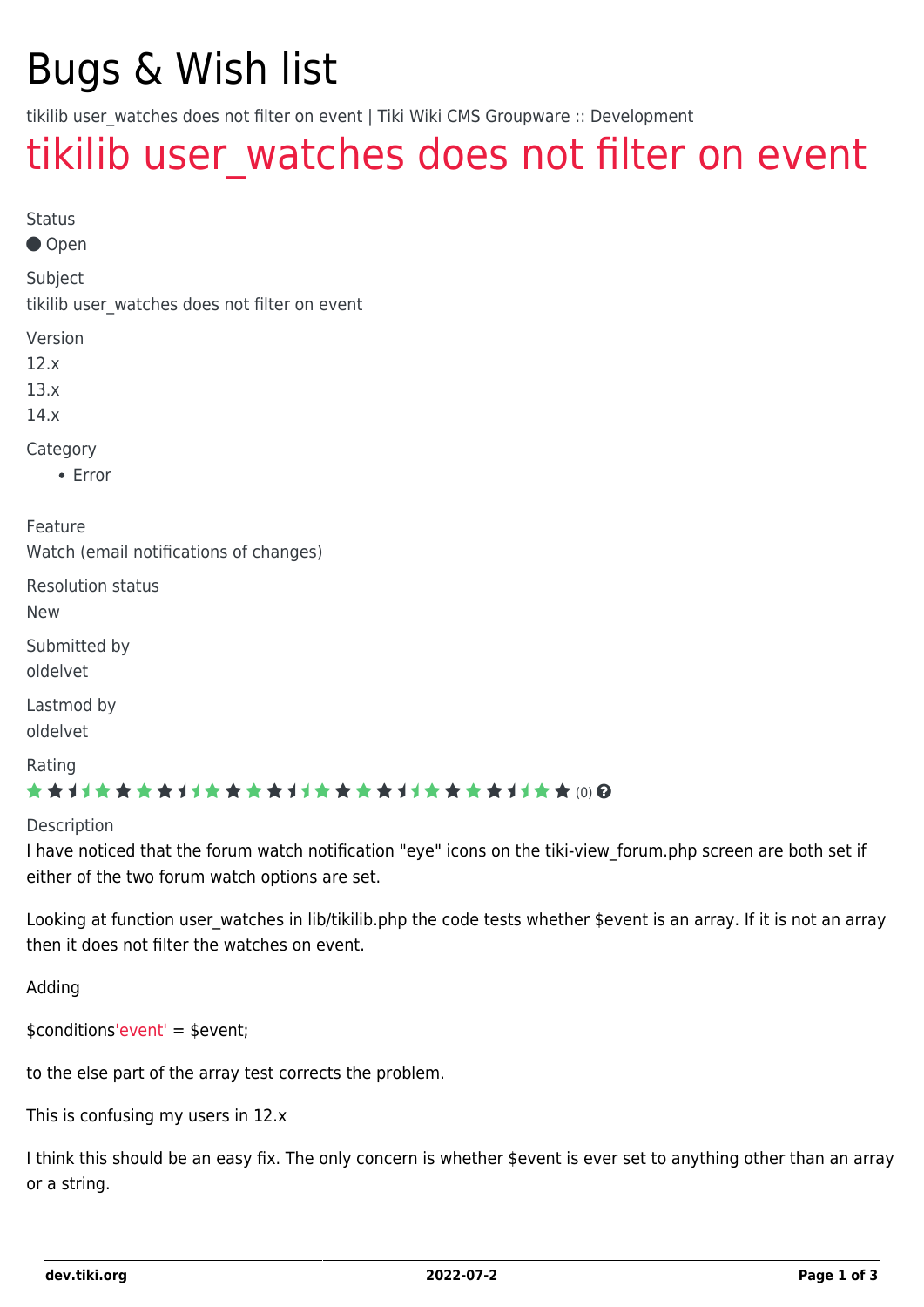Easy to solve? 7 Priority 35 Demonstrate Bug (Tiki 19+) Please demonstrate your bug on show2.tikiwiki.org Version: trunk ▼ [Create show2.tikiwiki.org instance](#page--1-0) Ticket ID 5515

Created Wednesday 10 December, 2014 20:47:36 GMT-0000 by oldelvet

LastModif Wednesday 10 December, 2014 20:47:36 GMT-0000

### Comments

# [Dmitry Popov](https://dev.tiki.org/user11836) 28 Oct 16 15:15 GMT-0000

I have a 15.2 installation and the problem is still here. I made grep -r on sources and found 23 calls to user watches(). Event argument is a constant string in all calls. Even array capability is not used.

After adding \$conditions['event'] = \$event; to «else» branch in user watches() the bug is gone. Subscriptions of forum\_post\_topic and forum\_post\_topic\_and\_thread now work independently as expected.

I'd like to see this forgotten line in the next Tiki. If noone plans to call user\_watches() in a strange way, it won't break anything.



#### [Xavier de Pedro](https://dev.tiki.org/user9794) 29 Oct 16 12:42 GMT-0000

#### Hi Dmitry and oldelvet

Can you please join the developers list (see <https://tiki.org/Lists>) and discuss it there if needed? I don't have the skills to assess whether this is fine or not, but presumably yes, and you'd better request commit access (that's the easy part; see <https://dev.tiki.org/Commit> ), and commit it yourself, after discussion in the developers list if any concern is raised by a wider audience. Thanks, and welcome to Tiki! Xavi